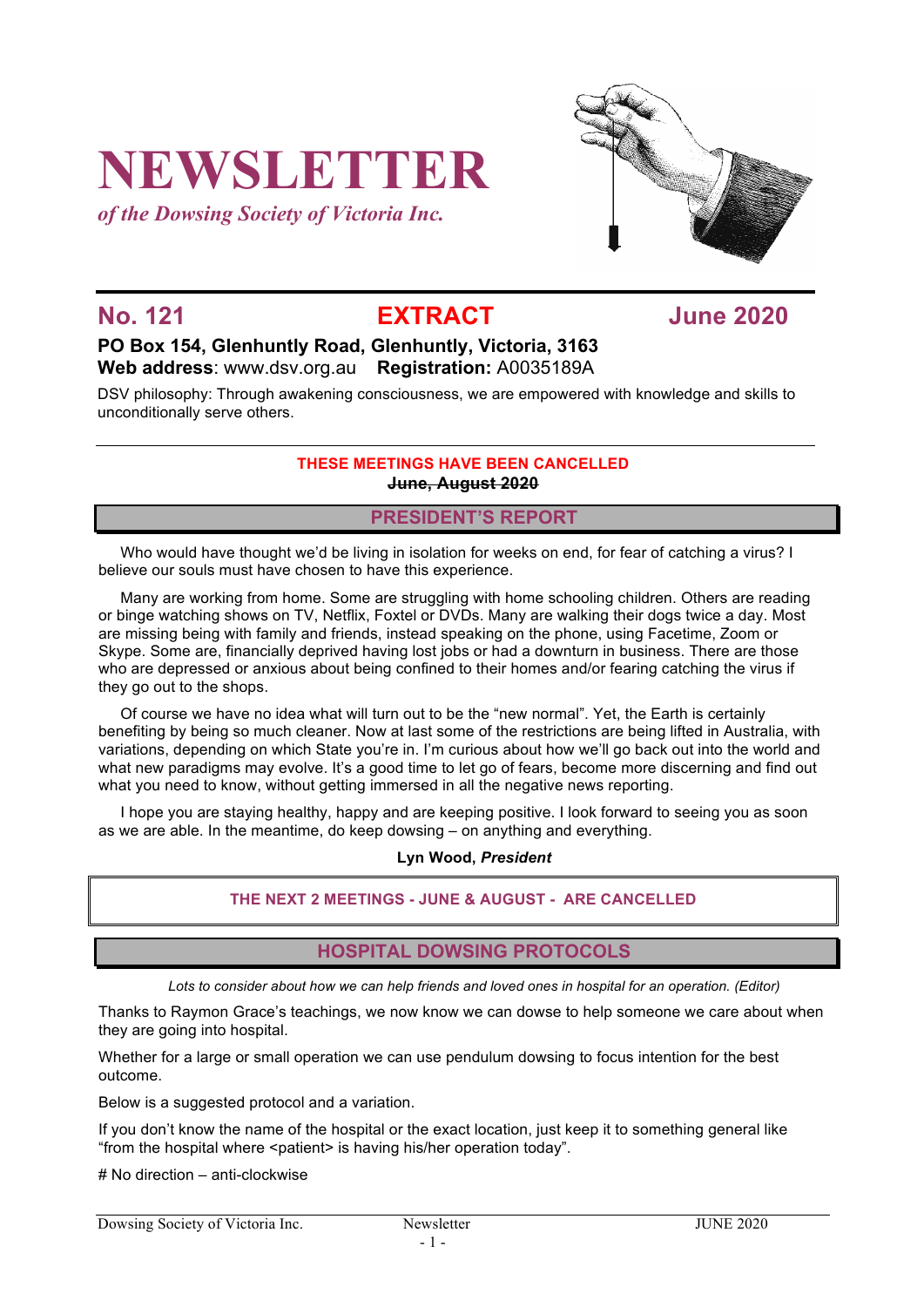Clearing any non-beneficial energy from the car park, the hospital buildings, the staff, all patients and visitors of <Name of hospital> in <location> where <patient> is having his/her operation today.

*Wait until your pendulum stops*.

# Yes direction – clockwise

Bringing in the most appropriate energy around <patient >, the surgeon/s, and the support staff at the <Name of hospital> in <location>, to enable them to work efficiently, cheerfully and professionally for the best possible outcome of <patient>. Thank you.

#### *Wait until your pendulum stops.*

If you hear about an operation after the event, simply adapt this approach as follows:

#### # No direction – anti-clockwise

Clearing any non-beneficial energy picked up in the car park, the hospital buildings, the staff, all patients and visitors of <Name of hospital> in <location> where <patient> had his/her operation.

#### *Wait until your pendulum stops*.

#### # Yes direction – clockwise

Bringing in the most appropriate energy for the best possible outcome and the highest good of <patient > for a speedy recovery. This or something better as safe and appropriate, across all time, dimensions, space and reality, supported by the best dowsing and spiritual medical experts. Thank you.

*Wait until your pendulum stops.*

#### **BENEFITS OF BICARBONATE OF SODA FOR HEALTH**

#### *Thanks to our DSV Committee member, Bev Ellison, for this welcome contribution.*

Most people are familiar with using bicarbonate soda (baking soda, not to be confused with baking powder) in cooking and cleaning, yet it has so many far-reaching benefits beyond those areas.

According to Dr. Mark Sircus, we can use it to help with our health, which is sure to be of interest at this time of the coronavirus / covid-19.



including cancer, can exist in an alkaline environment."

Dr. Otto Warburg, 1931 Nobel Prize winner for cancer discovery

I have personally found noticeable relief with bicarb soda. Well before the isolation, I felt a sore throat coming on and my glands were a little swollen, so I took a teaspoon of bicarb soda in water before bed. To my delight both symptoms had gone the next morning. Later on, when I had a sign of a cold, I took the same remedy again and all signs disappeared.I've also been helped with cold sores. I took a large teaspoon of bicarb in water before bed, woke at 3.30am with a very sore and dry lip, so took another  $\frac{1}{2}$ teaspoon in water and went back to bed. By morning the lump (size of a pea) had totally disappeared,

along with the pain. I've used it successfully for aching teeth and have often given the mixture to family and friends who have marvelled at how easily it works.

#### Sources:

- Dr Mark Sircus: https://drsircus.com/
- AlkaWay: https://www.alkaway.com.au/
- Minnesota Oncology: https://mnoncology.com/
- Walter Last: https://www.heal-yourself.com.au/
- (Alkalising with sodium bicarbonate)
- Cancerandmetabolism.biomedcentral.com



- · Reiki Workshops
- · Oh! Naturale Skin & Haircare
- · Blue Moon Aromatherapy · Pendulum Workshops
- · Ear Candling
- Property Dowsing

Sekh'm Healing

- · Super Concentrates
- household products